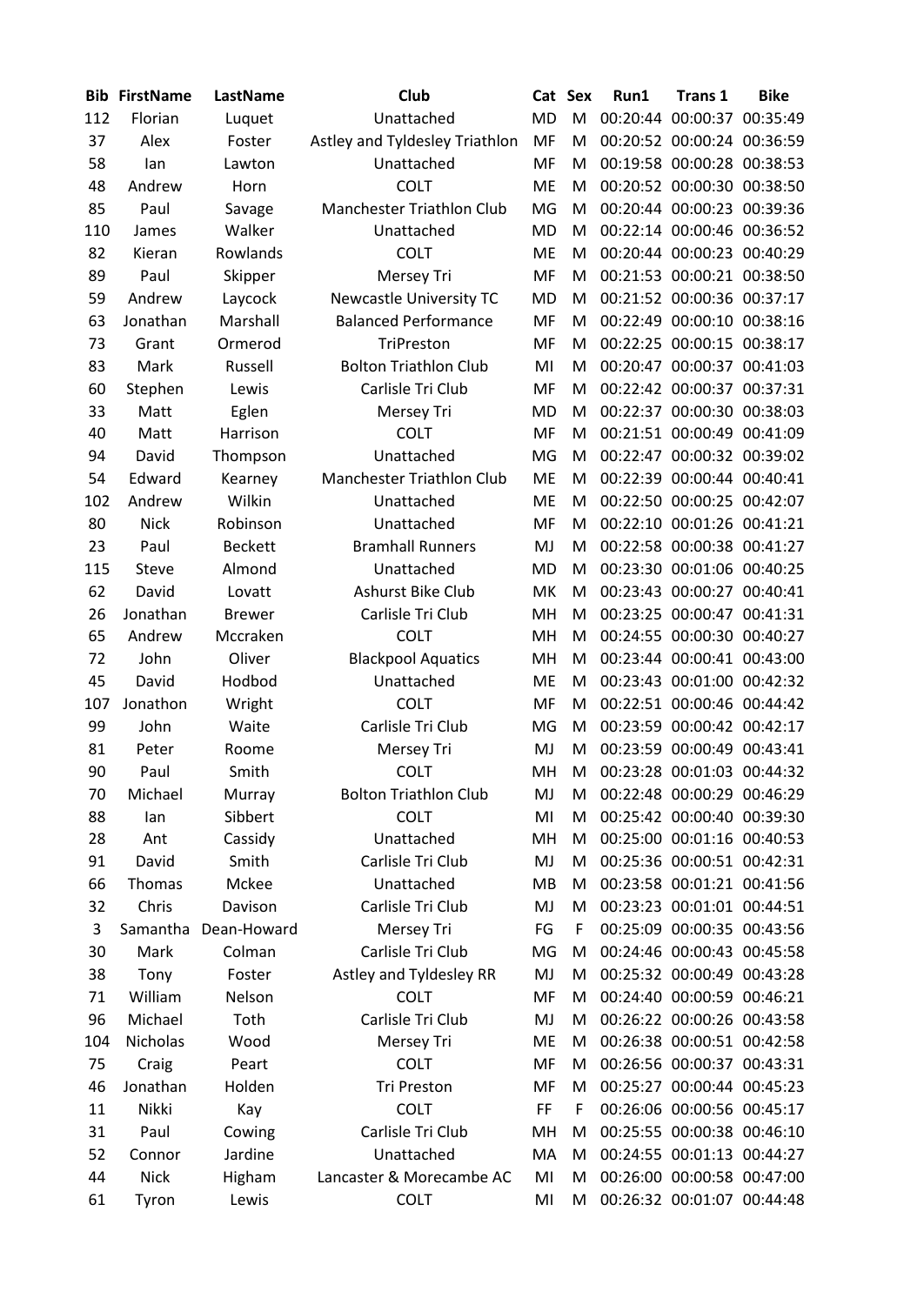| 114            | lan            | <b>Bailey</b>   | Unattached                   | MJ        | M | 00:26:15 00:00:57 00:47:27 |  |
|----------------|----------------|-----------------|------------------------------|-----------|---|----------------------------|--|
| 111            | Dave           | <b>Barnes</b>   | Unattached                   | <b>MD</b> | M | 00:26:01 00:01:03 00:48:34 |  |
| 55             | Earnshaw       | Ken             | Unattached                   | MJ        | M | 00:26:45 00:00:40 00:46:39 |  |
| 29             | Tony           | Chan            | Unattached                   | MJ        | M | 00:27:46 00:01:15 00:44:22 |  |
| 87             | Craig          | Shaw            | <b>COLT</b>                  | MI        | M | 00:25:14 00:01:24 00:49:27 |  |
| $\mathbf{1}$   | Helen          | Alexander       | Mersey Tri                   | FF        | F | 00:26:16 00:01:13 00:49:21 |  |
| 22             | David          | Barker          | Unattached                   | MI        | M | 00:27:23 00:01:24 00:43:51 |  |
| 14             | Vikki          | Murphy          | Unattached                   | F1        | F | 00:26:43 00:01:07 00:47:57 |  |
| 105            | Richard        | Woodford        | Unattached                   | MI        | M | 00:29:41 00:00:35 00:44:34 |  |
| 69             | Ben            | Mousley         | Unattached                   | <b>ME</b> | M | 00:24:21 00:01:09 00:54:04 |  |
| 74             | Christian      | Parker          | Unattached                   | <b>ME</b> | M | 00:27:32 00:01:16 00:46:48 |  |
| 35             | <b>Brett</b>   | Fletcher        | <b>COLT</b>                  | MH        | M | 00:28:54 00:00:39 00:46:43 |  |
| 93             | Paul           | <b>Stupples</b> | Ashurst Bike Club            | MI        | M | 00:29:07 00:01:03 00:45:53 |  |
| 10             | Gail           | Hoyle           | Tri Preston                  | FI.       | F | 00:27:30 00:00:41 00:49:06 |  |
| 56             | <b>Bob</b>     | Lauder          | Unattached                   | MJ        | M | 00:29:27 00:02:04 00:48:11 |  |
| 34             | John           | Finnigan        | Unattached                   | MG        | M | 00:28:26 00:00:30 00:50:03 |  |
| 100            | Karl           | Wakeman         | Unattached                   | <b>ME</b> | M | 00:26:31 00:01:23 00:50:49 |  |
| 79             | Stephen        | Roberts         | Kendal AAC                   | MH        | M | 00:27:14 00:01:16 00:48:45 |  |
| 95             | <b>Bradley</b> | Thornton        | <b>Bolton Triathlon Club</b> | MF        | M | 00:27:45 00:01:10 00:51:48 |  |
| 6              | Anna           | Geary           | <b>COLTS</b>                 | FG        | F | 00:26:59 00:01:10 00:51:38 |  |
| 4              | Jeanne         | Dennehy         | Unattached                   | <b>FE</b> | F | 00:28:59 00:00:40 00:51:05 |  |
| 97             | Robert         | Turnock         | <b>Rufford Sharks</b>        | MG        | M | 00:27:27 00:01:11 00:50:00 |  |
| 113            | Steve          | Walsh           | Unattached                   | <b>MM</b> | M | 00:29:30 00:01:15 00:49:06 |  |
| 92             | Steve          | Spamer          | <b>Bolton Triathlon Club</b> | MH        | M | 00:26:42 00:01:16 00:51:38 |  |
| 15             | Claire         | Nance           | <b>COLT</b>                  | <b>FE</b> | F | 00:28:52 00:00:51 00:53:32 |  |
| 84             | Charlie        | Satterly        | <b>COLT</b>                  | MI        | M | 00:29:24 00:00:45 00:53:10 |  |
| 19             | Kath           | Smith           | Carlisle Tri Club            | FK        | F | 00:28:41 00:00:43 00:55:10 |  |
| 51             | Paul           | James           | Unattached                   | MI        | M | 00:31:24 00:00:51 00:49:06 |  |
| 8              | Ann            | Griffiths       | Unattached                   | FJ        | F | 00:30:15 00:01:39 00:52:55 |  |
| 12             | Niamh          | Lewis           | <b>COLT</b>                  | FC        | F | 00:30:02 00:01:00 00:53:33 |  |
| 49             | Warren         | Hoyle           | Tri Preston                  | MJ        | м | 00:30:28 00:00:56 00:52:51 |  |
| 13             | Helena         | Lewis           | Lancaster & Morecambe AC     | FI        | F | 00:30:27 00:02:04 00:54:14 |  |
| 9              | Viki           | Hindle          | <b>Bentham Beagles</b>       | FH        | F | 00:30:03 00:01:35 00:58:17 |  |
| 106            | Erik           | Worsley         | Unattached                   | MI        | м | 00:30:36 00:00:54 01:00:33 |  |
| 20             | Rose           | Wilmot          | Mersey Tri                   | FF        | F | 00:33:44 00:00:36 00:59:00 |  |
| 68             | Matthew        | Millward        | Unattached                   | MJ        | M | 00:32:28 00:00:36 00:58:07 |  |
| 18             | Lisa           | Preston         | <b>COLT</b>                  | FI.       | F | 00:35:12 00:00:56 00:57:57 |  |
| 27             | Andrew         | Burden          | Unattached                   | MI        | M | 00:34:46 00:01:07 00:58:07 |  |
| 86             | Ajay           | Sethi           | Unattached                   | MH        | M | 00:31:28 00:02:00 01:03:48 |  |
| 24             | Nigel          | Beeson          | Lancaster & Morecambe AC     | MK        | M | 00:35:12 00:00:48 01:00:08 |  |
| 103            | Trevor         | Williams        | Unattached                   | MJ        | M | 00:34:01 00:02:30 01:01:58 |  |
| 67             | Wayne          | Millard         | Tri Preston                  | MH        | M | 00:36:10 00:00:40 01:09:05 |  |
| $\overline{2}$ | Nina           | Colquhoun       | Women on the Run             | FF        | F | 00:41:55 00:01:17 01:12:43 |  |
| 57             | Alex           | Lawton          | <b>TORQ FITNESS</b>          | ME        | M | 00:19:52 00:00:23          |  |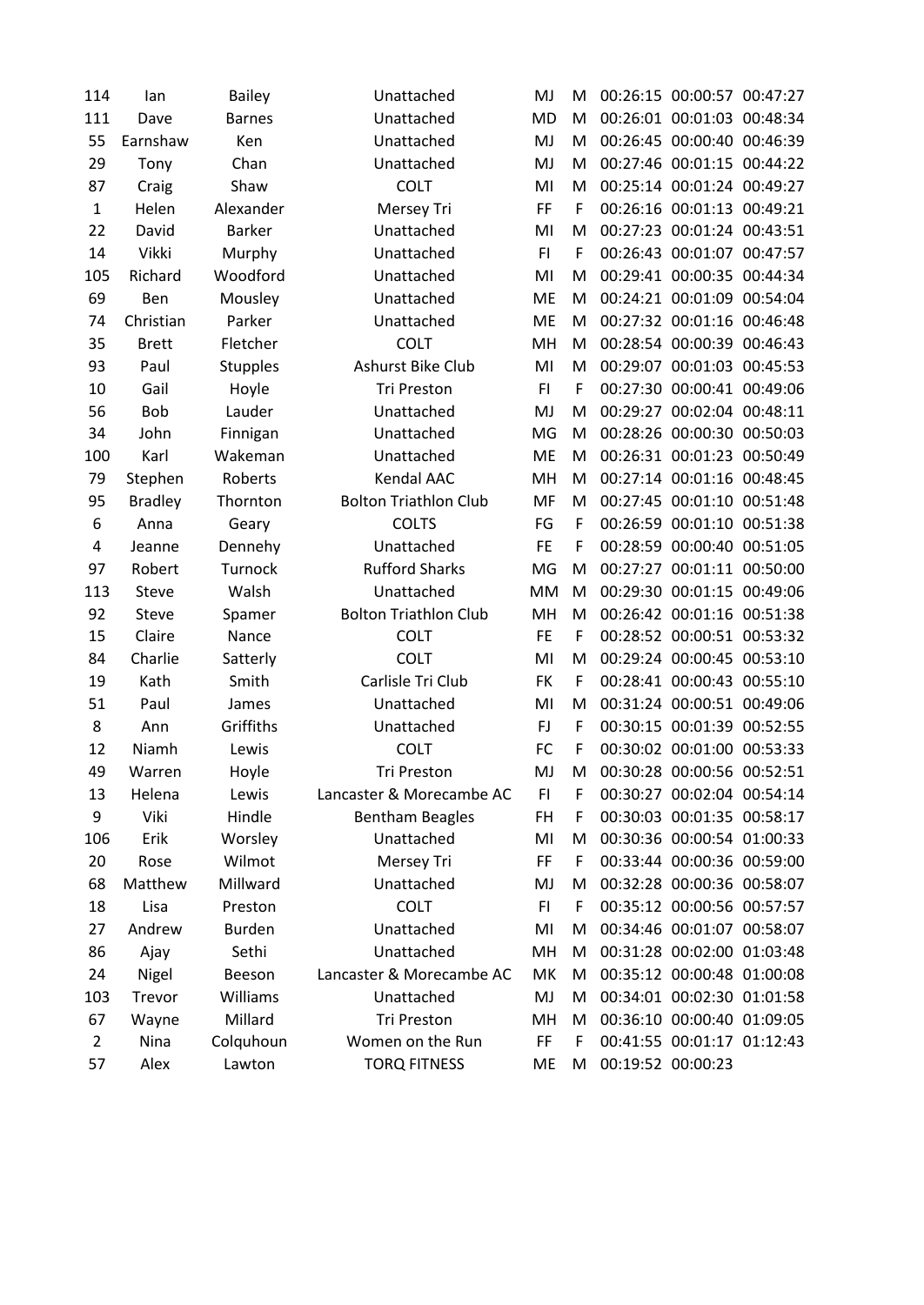| Trans2   | Run2     | <b>Finish</b> | OA | Cat            | Sex            |
|----------|----------|---------------|----|----------------|----------------|
| 00:00:31 | 00:22:18 | 01:19:58      | 1  | 1              | 1              |
| 00:00:27 | 00:21:24 | 01:20:07      | 2  | 1              | $\overline{2}$ |
| 00:00:29 | 00:21:33 | 01:21:23      | 3  | 2              | 3              |
| 00:00:30 | 00:21:34 | 01:22:16      | 4  | $\mathbf{1}$   | 4              |
| 00:00:25 | 00:21:27 | 01:22:36      | 5  | 1              | 5              |
| 00:00:33 | 00:23:11 | 01:23:35      | 6  | 2              | 6              |
| 00:00:27 | 00:21:51 | 01:23:55      | 7  | 2              | 7              |
| 00:00:28 | 00:22:33 | 01:24:06      | 8  | 3              | 8              |
| 00:00:35 | 00:24:08 | 01:24:28      | 9  | 3              | 9              |
| 00:00:36 | 00:23:21 | 01:25:05      | 10 | 4              | 10             |
| 00:00:26 | 00:24:17 | 01:25:24      | 11 | 5              | 11             |
| 00:00:34 | 00:22:35 | 01:25:36      | 12 | 1              | 12             |
| 00:00:34 | 00:25:05 | 01:26:28      | 13 | 6              | 13             |
| 00:00:33 | 00:25:04 | 01:26:47      | 14 | 4              | 14             |
| 00:00:43 | 00:23:03 | 01:27:35      | 15 | 7              | 15             |
| 00:00:31 | 00:25:10 | 01:28:01      | 16 | 2              | 16             |
| 00:00:36 | 00:24:27 | 01:29:07      | 17 | 3              | 17             |
| 00:00:25 | 00:23:52 | 01:29:39      | 18 | 4              | 18             |
| 00:00:56 | 00:23:46 | 01:29:40      | 19 | 8              | 19             |
| 00:00:39 | 00:24:58 | 01:30:39      | 20 | 1              | 20             |
| 00:01:26 | 00:24:19 | 01:30:46      | 21 | 5              | 21             |
| 00:00:37 | 00:26:09 | 01:31:36      | 22 | 1              | 22             |
| 00:00:34 | 00:25:35 | 01:31:52      | 23 | $\mathbf{1}$   | 23             |
|          |          |               |    |                |                |
| 00:00:33 | 00:25:46 | 01:32:10      | 24 | 2              | 24             |
| 00:00:45 | 00:24:22 | 01:32:33      | 25 | 3              | 25             |
| 00:00:52 | 00:24:26 | 01:32:33      | 26 | 5              | 26             |
| 00:00:42 | 00:24:30 | 01:33:31      | 27 | 9              | 27             |
| 00:00:47 | 00:26:41 | 01:34:25      | 28 | 3              | 28             |
| 00:00:53 | 00:25:06 | 01:34:28      | 29 | 2              | 29             |
| 00:01:04 | 00:24:29 | 01:34:36      | 30 | 4              | 30             |
| 00:00:32 | 00:24:22 | 01:34:40      | 31 | 3              | 31             |
| 00:00:47 | 00:28:45 | 01:35:24      | 32 | 2              | 32             |
| 00:00:47 | 00:28:00 | 01:35:56      | 33 | 5              | 33             |
| 00:00:32 | 00:26:37 | 01:36:06      | 34 | 4              | 34             |
| 00:01:51 | 00:27:18 | 01:36:24      | 35 | $\mathbf 1$    | 35             |
| 00:00:56 | 00:27:31 | 01:37:42      | 36 | 5              | 36             |
| 00:00:34 | 00:28:03 | 01:38:18      | 37 | 1              | $\mathbf{1}$   |
| 00:00:39 | 00:26:46 | 01:38:52      | 38 | 4              | 37             |
| 00:01:19 | 00:27:53 | 01:39:02      | 39 | 6              | 38             |
| 00:00:50 | 00:26:38 | 01:39:28      | 40 | 10             | 39             |
| 00:00:29 | 00:28:16 | 01:39:32      | 41 | 7              | 40             |
| 00:00:44 | 00:28:21 | 01:39:34      | 42 | 6              | 41             |
| 00:00:30 | 00:28:21 | 01:39:53      | 43 | 11             | 42             |
| 00:00:34 | 00:27:49 | 01:39:58      | 44 | 12             | 43             |
| 00:00:51 | 00:27:04 | 01:40:14      | 45 | $\mathbf{1}$   | 2              |
| 00:00:36 | 00:26:59 | 01:40:19      | 46 | 6              | 44             |
| 00:00:54 | 00:29:39 | 01:41:08      | 47 | $\overline{1}$ | 45             |
| 00:01:13 | 00:27:05 | 01:42:17      | 48 | 3              | 46             |
| 00:01:34 | 00:28:17 | 01:42:18      | 49 | 4              | 47             |